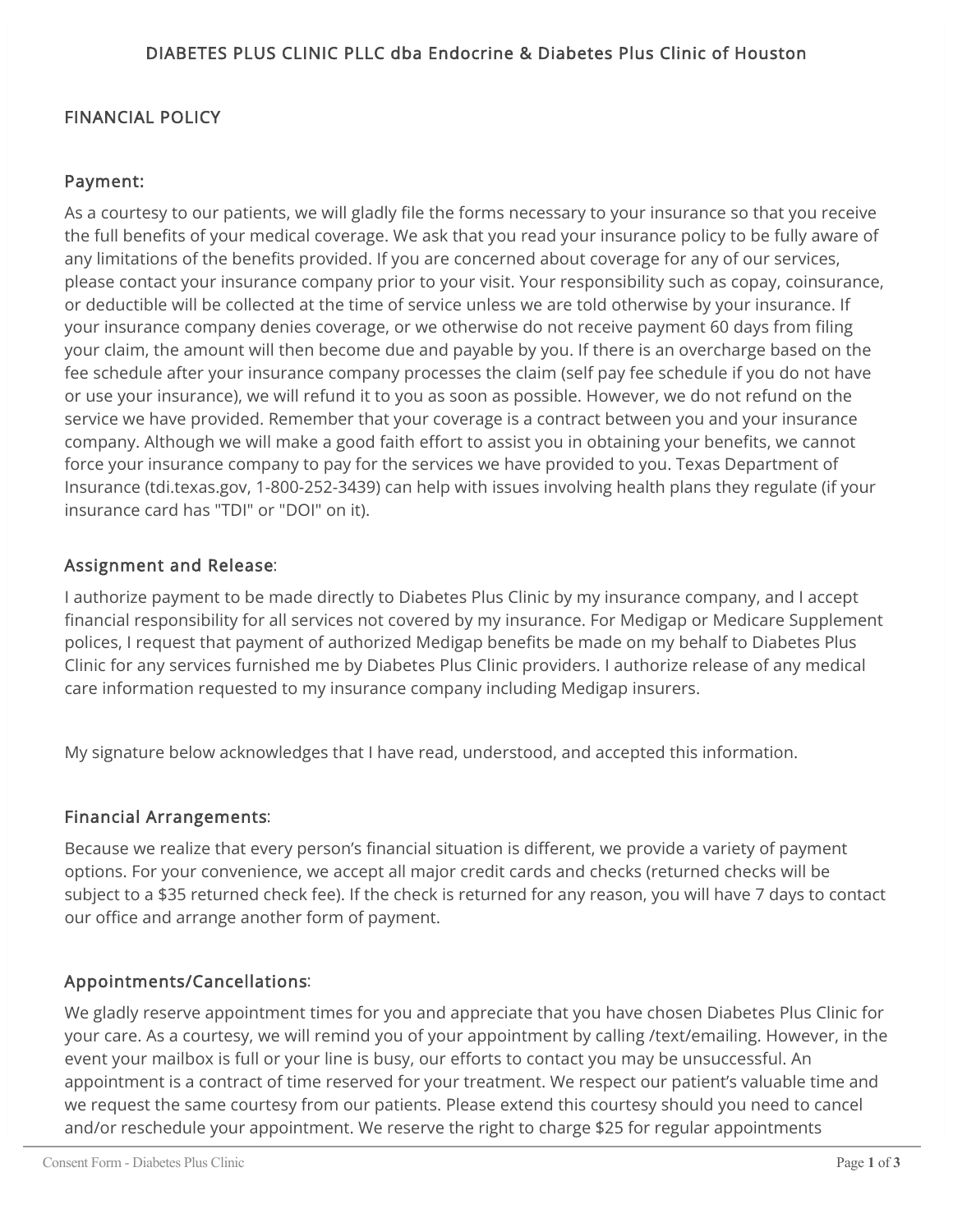cancelled or broken without advance notice of one business days.

### Late Fees:

I understand that my account becomes delinquent if not paid within 30 days after billing and the unpaid balance becomes subject to a monthly finance charge of 1.5% (18% APR) or \$35, whichever is greater. Any further delinquency will warrant the balance and any administrative fees being assigned to a collection agency.

# Credit Card on File Policy:

Diabetes Plus Clinic is committed to making our billing process as simple and easy as possible. We require that all patients provide a credit card on file with our office. We will scan or enter your card information into our secure system. For security reasons only the last four digits will be visible to our staff. Credit cards on file can be used to pay coapy, conisurance, deductible or balances. im.

If we do not receive payment for the amount listed on your statement within 14 days, we will run the credit card on file for the full amount owed. If your payment is declined, we will call you. If our reminder call is not returned within one week, a \$35 declined payment fee will be applied and another statement will be mailed. Your account becomes delinquent if not paid within 30 days after the date of the original statement and the late fee policy will be applied.

I give Diabetes Plus Clinic permission to charge my credit card for any patient balance due on my account.

# COMMUNICATION POLICY

We use phone calls/emails/voice or text messages to communicate about non-sensitive and non-urgent issues including scheduling and reminding appointments, balances, care follow up, satisfaction surveys, medical goods/services, and health promotion. We use this information strictly for the purposes of communicating with you more efficiently. Our goal is to provide you with excellent treatment as well as service and satisfaction. *Standard call or text message rates may apply*. Protected health information (PHI) may be released to third parties that perform services for this practice in the administration of your benefits in accordance with HIPAA. These parties are required by law to sign a contract agreeing to protect the confidentiality of your PHI. All communications to or from you may be made a part of your medical record. Communication through these methods can be intercepted, altered, forwarded or used without authorization or detection. Diabetes Plus Clinic cannot guarantee but will use reasonable means to maintain security and confidentiality.

I authorize Diabetes Plus Clinic and its providers and staff to communicate with me using phone calls/emails/voice or text messages. I will ensure that I keep the practice informed of my up-to-date email and mobile number at all times.

# HIPAA/PATIENT CONSENT

# Notice of Privacy Practices Written Agreement: